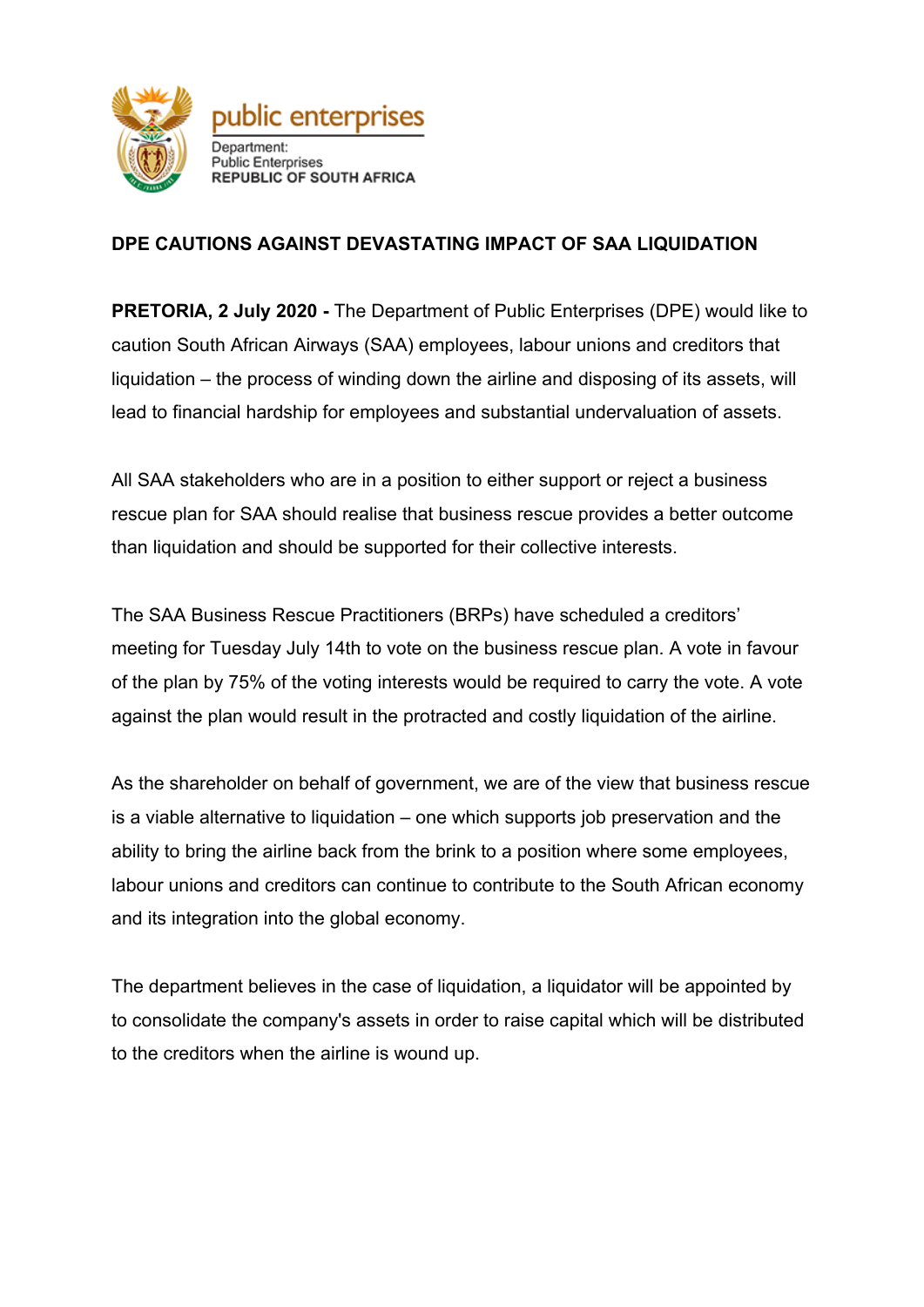During the drawn-out process, creditors would in all likelihood receive a negligible dividend after all secured and preferred creditors have been paid in the liquidation proceedings.

For employees, the liquidation of SAA means they would receive a maximum of R32 000 per staff member, regardless of years of service, to the extent that there are funds available. They will only receive payment once the final liquidation and distribution account has been approved which can take up to 24 months.

Therefore it stands to reason that generally, business rescue dividends should result in a higher return for creditors than would result in a liquidation situation.

The DPE is convinced that the R2.2 billion budgeted for Voluntary Severance Packages (VSPs) for SAA employees is the best available option at a time when government is faced with massive financial demands and fiscal constraints.

The VSPs, which can be offered to employees immediately after a creditors vote endorses the Business Rescue Plan, meet the requirements of Basic Conditions of Employment Act and the Labour Relations Act, including one week calculated per year of completed service, one-month notice pay, accumulated leave paid out, a 13th Cheque and a top-up of severance packages.

The VSPs are supported by a social plan and a skills development programme for affected SAA employees. The social plan is aimed at equipping individuals to re-enter the job market. Employees who take up the VSPs will be entitled to re-apply for positions in a new, restructured national airline which is anticipated to emerge from the business rescue proceedings, as it grows.

The transformation of SAA into a competitive airline will unfortunately require sacrifices and a major restructuring, starting on a conservative basis and gradually and systematically building up over the next three years to re-employ as many of the displaced employees who have necessary skills and competence.